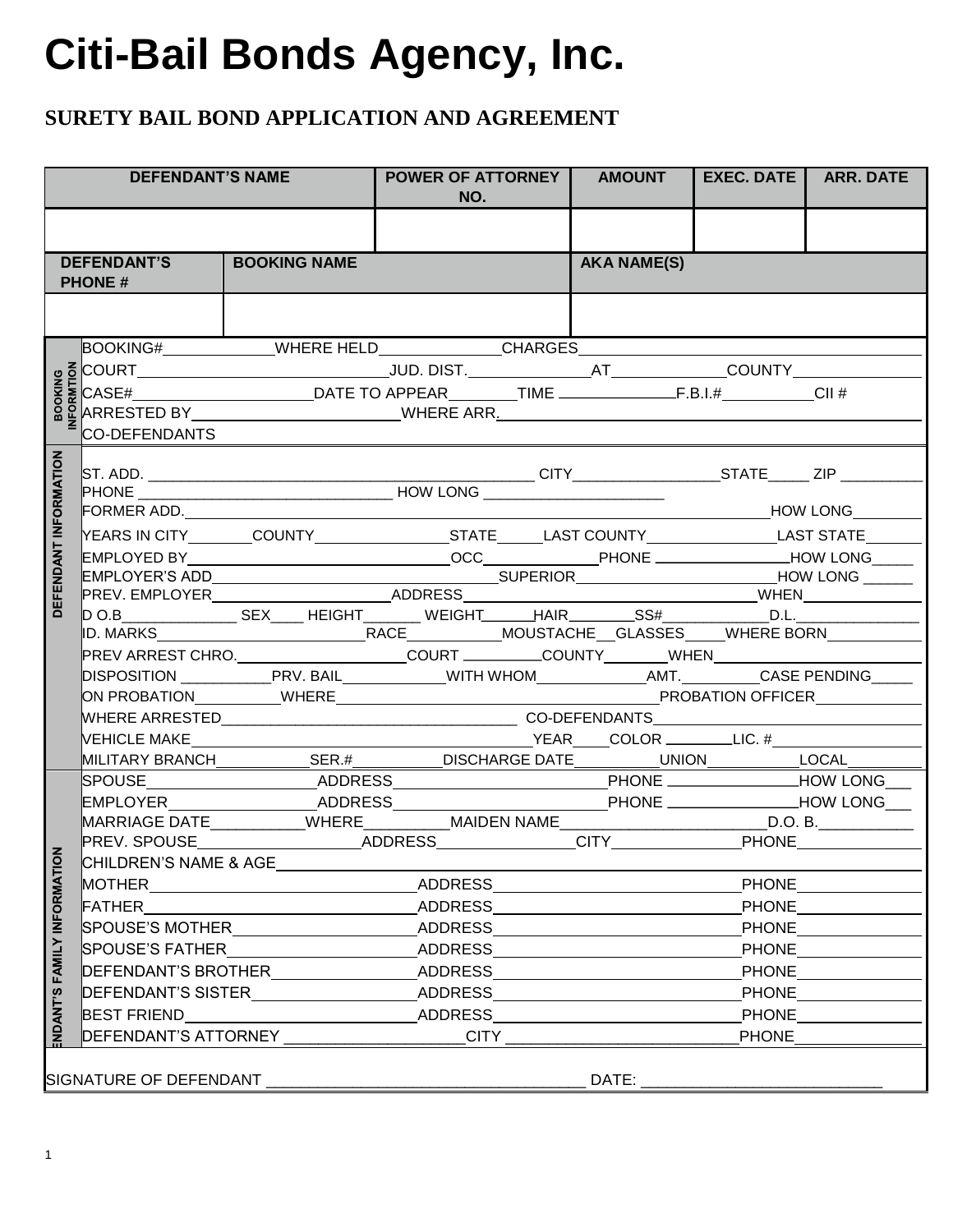| NDEMNITOR INFORMATION |                                                                                                                                                                                                                                |  |                                                                                                      |  |  |                                                                                                            |              |  |
|-----------------------|--------------------------------------------------------------------------------------------------------------------------------------------------------------------------------------------------------------------------------|--|------------------------------------------------------------------------------------------------------|--|--|------------------------------------------------------------------------------------------------------------|--------------|--|
|                       |                                                                                                                                                                                                                                |  |                                                                                                      |  |  |                                                                                                            |              |  |
|                       |                                                                                                                                                                                                                                |  |                                                                                                      |  |  |                                                                                                            | <b>PHONE</b> |  |
|                       | OCCUPATION COLORITION COLORITION COME COLORITION COME COLORITION COME COLORITION COME COLORITION COME COLORITION COME COLORITION COME COLORITION COME COLORITION COME COLORITION COME COLORITION COME COLORITION COME COLORITI |  |                                                                                                      |  |  |                                                                                                            |              |  |
|                       |                                                                                                                                                                                                                                |  |                                                                                                      |  |  |                                                                                                            |              |  |
|                       |                                                                                                                                                                                                                                |  |                                                                                                      |  |  |                                                                                                            |              |  |
|                       | SPOUSE PHONE                                                                                                                                                                                                                   |  |                                                                                                      |  |  |                                                                                                            |              |  |
|                       | EMPLOYED BY_______________________________ADDRESS________________________________PHONE                                                                                                                                         |  |                                                                                                      |  |  |                                                                                                            |              |  |
|                       | VEHICLE MAKE ____________________MODEL _____________YEAR______COLOR ________ LIC. #                                                                                                                                            |  |                                                                                                      |  |  |                                                                                                            |              |  |
|                       |                                                                                                                                                                                                                                |  | REGISTERED OWNER_________________________LEGAL OWNER ____________________________LIENS______________ |  |  |                                                                                                            |              |  |
|                       |                                                                                                                                                                                                                                |  |                                                                                                      |  |  | REAL PROPERTY ________________________________IN WHO'S NAME_________________________________HOW LONG _____ |              |  |
|                       | <b>CREDIT AND AUTHORIZE A REVIEW OF MY CREDIT HISTORY.</b>                                                                                                                                                                     |  |                                                                                                      |  |  |                                                                                                            |              |  |
| NDEMNITOR INFORMATION |                                                                                                                                                                                                                                |  |                                                                                                      |  |  |                                                                                                            |              |  |
|                       |                                                                                                                                                                                                                                |  |                                                                                                      |  |  |                                                                                                            |              |  |
|                       |                                                                                                                                                                                                                                |  |                                                                                                      |  |  |                                                                                                            |              |  |
|                       |                                                                                                                                                                                                                                |  |                                                                                                      |  |  |                                                                                                            |              |  |
|                       |                                                                                                                                                                                                                                |  |                                                                                                      |  |  |                                                                                                            |              |  |
|                       |                                                                                                                                                                                                                                |  |                                                                                                      |  |  |                                                                                                            |              |  |
|                       |                                                                                                                                                                                                                                |  |                                                                                                      |  |  | EMPLOYED BY________________________________ADDRESS________________________________PHONE__________________  |              |  |
|                       |                                                                                                                                                                                                                                |  |                                                                                                      |  |  |                                                                                                            |              |  |
|                       |                                                                                                                                                                                                                                |  |                                                                                                      |  |  |                                                                                                            |              |  |
|                       |                                                                                                                                                                                                                                |  |                                                                                                      |  |  |                                                                                                            |              |  |
|                       | I CERTIFY THAT THE ABOVE INFORMATION IS CORRECT AND TRUE. I FURTHER UNDERSTAND THIS IS AN APPLICATION FOR A TYPE OF<br><b>CREDIT AND AUTHORIZE A REVIEW OF MY CREDIT HISTORY.</b>                                              |  |                                                                                                      |  |  |                                                                                                            |              |  |
|                       |                                                                                                                                                                                                                                |  |                                                                                                      |  |  |                                                                                                            |              |  |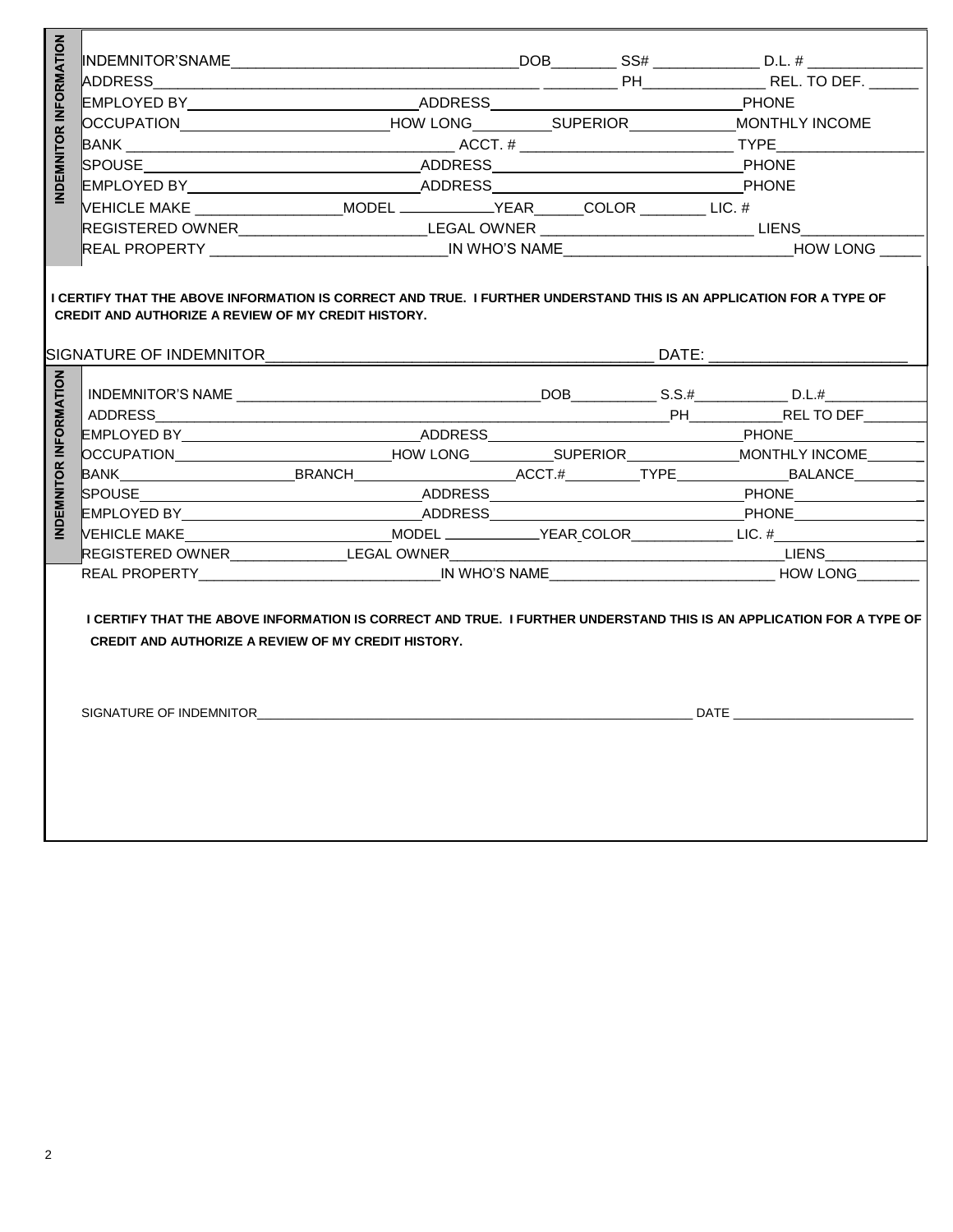### **SURETY BAIL BOND AGREEMENT**

This AGREEMENT made between the undersigned

(Hereinafter called Indemnitor(s) and Citi Bail Bonds Agency INC [hereinafter called Company]) and\_\_\_\_\_\_\_\_\_\_\_\_\_\_ Insurance Co

#### WITNESSETH:

WHEREAS, the Company has executed, or is about to execute in behalf of and/or at the instance of the Indemnitor(s), the bond or undertaking described in the foregoing application, upon the security and indemnity herein provided, which application is hereby referred to and made a part of this agreement.

NOW THEREFORE, in consideration of the execution by the Company of such bond or undertaking, the Indemnitor(s) covenant(s) and agree(s) with the Company as follows:

- 1. The Indemnitor(s) will pay the Company, or its duly authorized agent, premium(s) in the amount of \$ per annum.
- 2. The Indemnitor(s) will at all times indemnify and keep indemnified the Company and save harmless the Company from and against any and all claims, demands, liabilities, costs, charges, legal fees, disbursements and expenses of every kind and nature, which the Company shall at any time sustain or incur, and as well from all orders, decrees, judgments and adjudications against the Company by reason or in consequence of having executed such bond or undertaking in behalf of and/or at the instance of the Indemnitor(s) (or any of them) and will pay over, reimburse and make good to the Company, its successors and assigns, all sums and amounts of money required to meet every claim, demand, liability, costs, expense, suit, order, decree, payment and/or adjudication against the Company by reason of execution of such bond or undertaking and any other bonds or undertakings executed in behalf of and/or at the instance of the Indemnitor(s) and before the Company shall be required to pay thereunder. The liability for legal fees and disbursements includes all legal fees and disbursements that the Company may pay or incur in any legal proceedings, including proceedings in which the Company may assert or defend its right to collect or to charge for any legal fees and/or disbursements incurred in earlier proceedings.
- 3. The Indemnitor(s) will immediately notify the Company at its principal office in the City of Watertown, 104 Franklin St, NY,13601 of making of any demand or the giving of any notice, or the commencement of any proceeding or the fixing of any liability which the Company may be required to discharge by reason of the execution of any such bond or undertaking.
- 4. The vouchers or other evidence of payment by the Company, in discharge of any liability under or incurred in connection with any such bond or undertaking or incurred in connection with any collateral held by the Company, shall be conclusive evidence against the Indemnitor(s) of the fact and amount of the liability of the Indemnitor(s) to the Company.
- 5. In the event the Company executes any bond or undertaking with Co-Sureties or reinsures any portion of any such bond or undertaking or procures the execution of any such bond or undertaking, the Indemnitor(s) agree(s) that all of the terms and conditions of this instrument shall apply to and operate for the benefit of the Company, the procured sureties and/or co-sureties and/or reinsurers as their respective interests may appear.
- 6. The Company shall have the right at any time, without notice to the Indemnitor(s), to transfer and assign this agreement and/or the collateral pledged hereunder, to any Reinsurer, Co-Surety or Insurance Company which may take over and assume, in whole or in part, the obligation of the Company under any such bond or undertaking and thereupon the transferee shall become vested with all the powers and rights given to the Company hereunder and the Company shall be relieved and fully discharged from any liability or responsibility for said collateral and under this agreement.
- 7. The Indemnitor(s) agree(s) that the Company may at any time take such steps as it may deem necessary to obtain its release from any and all liability under any of said bonds or undertakings, and it shall not be necessary for the Company to give the Indemnitor(s) notice of any fact or information coming to the Company's notice or knowledge concerning or affecting its rights or liability under any such bond or undertaking, notice of all such being hereby expressly waived; and that the Company may secure and further indemnify itself against loss, damages, and/or expenses in connection with any such bond or undertaking in any manner it may think proper including surrender of the defendant (either before or after forfeiture and/or payment) if the Company shall deem the same advisable; and all expenses which the Company may sustain or incur or be put to in obtaining such release or in further securing itself against loss, shall be borne and paid by the Indemnitor(s).
- 8. The Indemnitor(s) hereby authorize(s) any attorney of any court or record to appear for him or them in and before any court, in any action, suit or proceeding, and receive process on behalf of the Indemnitor(s), or waive the issuing and service of process, and enter or confess judgment, or permit judgment to be entered, against the Indemnitor(s) (jointly and/or jointly and severally) in favor of the Company, for the amount of any forfeiture which may be taken against the Company on the said bond or undertaking and for the amount of any and all sums hereinbefore referred to in paragraphs1, 2 and 7; and to release all error and waive all right to a stay of execution or appeal; and to do and perform all acts and execute all papers in the name of the Indemnitor(s) in order to carry into effect the authority hereinabove given in as full and ample a manner as the Indemnitor(s) might do if personally present, hereby ratifying and confirming all that the said attorney shall do or cause to be done by virtue thereof and the Indemnitor(s) hereby irrevocably waive(s) the benefit or advantage of any and all valuation, stay, appraisement or homestead exemption law or laws of any state of the United States, now in force or hereafter enacted.
- 9. This instrument shall be binding not only upon the Indemnitor (or Indemnitors, jointly and/or jointly and severally), but as well upon the heirs, executors, administrators, successors and assigns of the Indemnitor(s).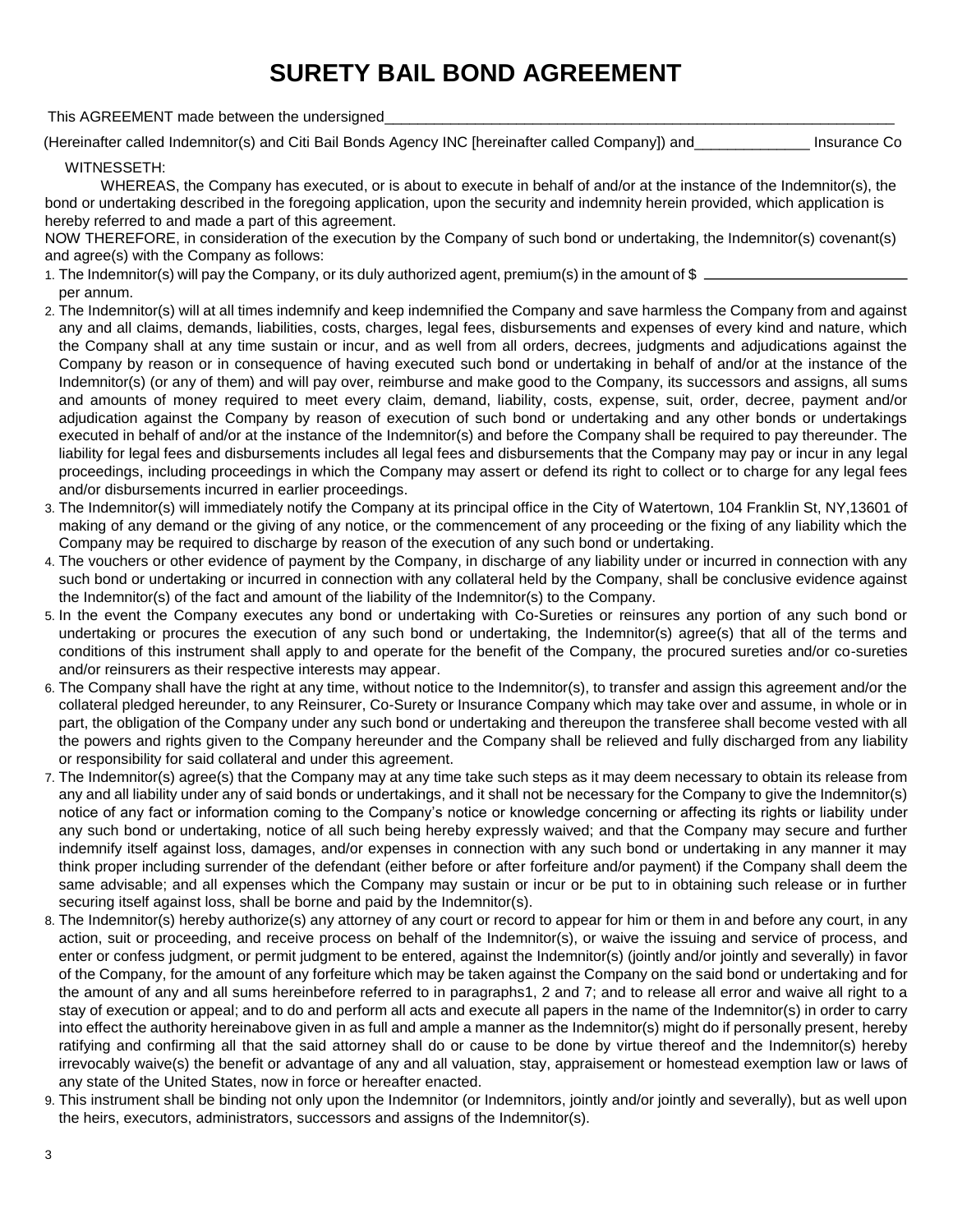- 10. The Company reserves the right to decline to issue the bond for which application is hereby made, and no claim shall be made against the Company in consequence of its failure to execute such bond; nor shall any claim be made in case the bond, if executed, be not accepted by or on behalf of the obligee.
- 11. The Indemnitor(s) hereby warrant(s) that the foregoing declarations made, and answers given are the truth without reservation and are made for the purpose of inducing the Company to become surety or to procure suretyship on the bond or undertaking applied for herein, with the intent and purpose that they be fully relied on.
- 12. The Company shall not be first obliged to proceed against the Principal(s) on any such bond or undertaking before having recourse against the Indemnitor(s) or any of them, the Indemnitor(s) hereby expressly waiving the benefit or any law requiring the Company to make claim upon or proceed or enforce its remedies against the Principal(s) before making demand upon or proceeding and/or enforcing its remedies against any Indemnitor(s).
- 13. The acceptance of this Agreement and of the Indemnitor(s) agreement to pay premiums on the execution and on continuance of said bond(s) or undertaking(s), and/or the acceptance at any time by the Company of other collateral security or agreement, shall not in any way abridge or limit the right of the Company to be subrogated to any right or remedy, or limit any right or remedy which the Company may otherwise have, acquire, exercise or enforce under this or any other agreement or by law allowed, and the Company shall have every right and remedy which an individual surety acting without compensation would have; all such rights being construed to be cumulative and for the sole benefit of the Company, its successors and/or assigns.
- 14. If any provision or provisions of this instrument be void or unenforceable under the laws of any place governing its construction or enforcement, this instrument shall not be void or vitiated hereby, but shall be construed and enforced with the same effect as though such provision or provisions were omitted.
- 15. In making application for the hereinabove described Bail Bond we warrant all of the statements made on the reverse of this instrument to be true and we agree to advise the Surety or its agent of any change (especially change of address) within 48 hours after such change has occurred and agree that any failure to so notify shall be cause for the immediate surrender of the defendant without any liability for the return of any part of the premium.

| SIGNATURE                   |                                                             |  |
|-----------------------------|-------------------------------------------------------------|--|
|                             |                                                             |  |
|                             |                                                             |  |
| <b>SIGNATURE</b>            | PRINT OR TYPE NAME                                          |  |
|                             |                                                             |  |
| PHONE D.L.# D.L.# S.S.# DOB |                                                             |  |
| <b>SIGNATURE</b>            | PRINT OR TYPE NAME                                          |  |
|                             | _CITY__________________________STATE______ZIP______________ |  |
| PHONE D.L.# D.L.# S.S.# DOB |                                                             |  |

IN TESTIMONY WHEREOF we have hereunto set our hands and affixed our seals this\_\_\_\_ day of ,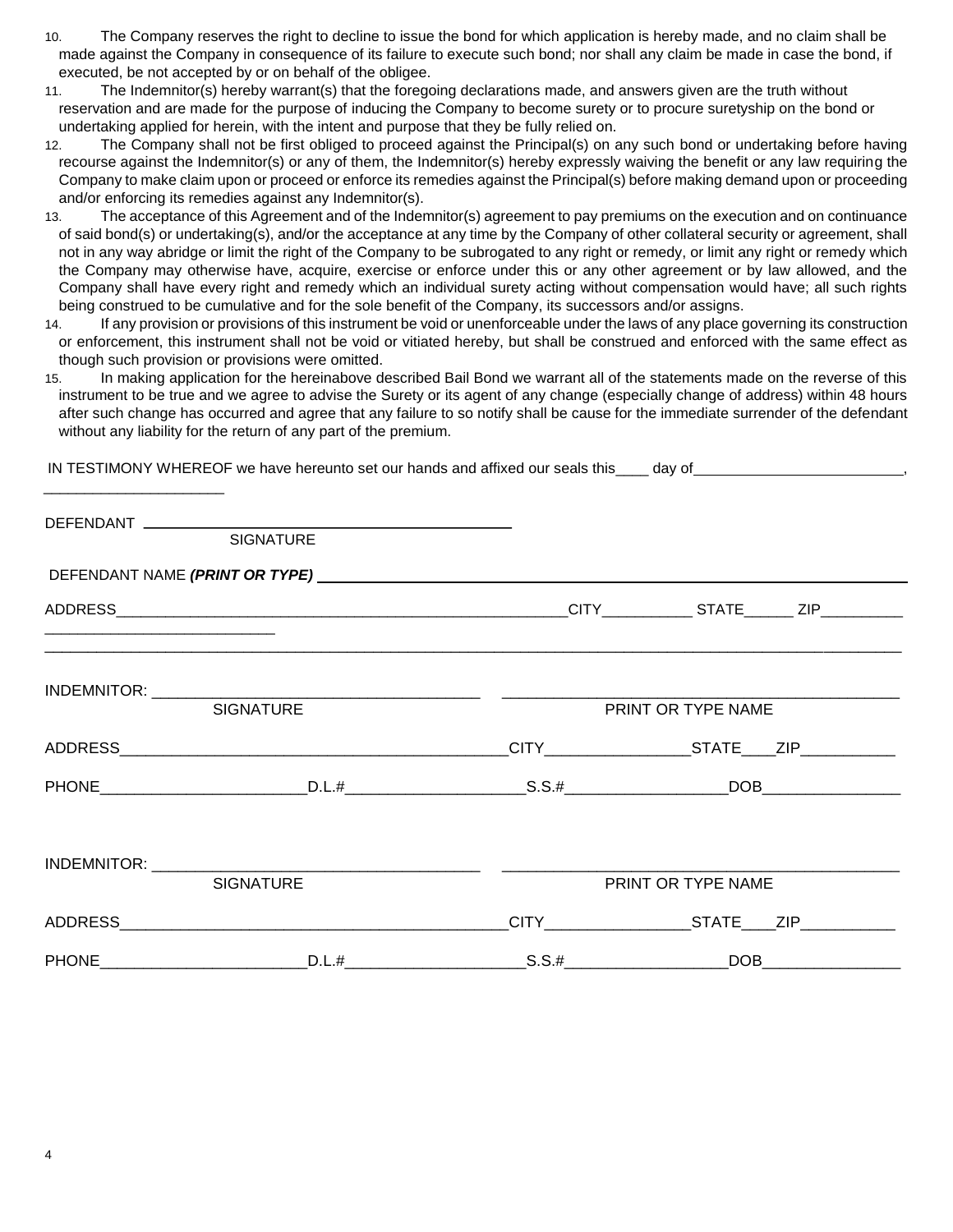#### **CONTINGENT PROMISSORY NOTE**

 For value received, the undersigned, jointly, promises to pay CITI BAIL BONDS AGENCY INC. and Insurance Co., on demand the principal sum of  $\$$ 

|                           | Dollars at                                                                                                   |                         |
|---------------------------|--------------------------------------------------------------------------------------------------------------|-------------------------|
|                           | and only if the following stated contingency occurs: Upon the forfeiture or estreature of the surety bond or |                         |
| bonds posted on behalf of |                                                                                                              | defendant (hereinafter) |
| "Defendant"), in Case No. | in the Court of                                                                                              | County,                 |

\_\_\_\_\_\_\_\_\_\_ (State), together with any continuations and modifications, any extensions, substitutions, increments or appeals thereof (hereinafter "Bond"), or upon payment of any expenses incurred by the payee or holder (hereinafter "Payee") to produce the Defendant before the appropriate court or courts of competent jurisdiction in the above case, with interest thereon at the rate of 8 percent, per annum, from the date of the occurrence of the above stated contingency, until fully paid. All makers or endorsers now or hereafter becoming parties hereto, jointly and severally, waive demand, notice of non-payment and protest, and in case this note becomes in default and placed in hands of an attorney for collection, the foregoing agrees to pay reasonably attorneys' fees and all other costs for making such collection and further agrees that courts of original jurisdiction and appellate courts may award reasonable attorneys' fees to the Payee in the event of litigation and appeals.

It is further agreed and specifically understood between the parties to this Note that there is presently no outstanding loan or debt represents by the Promissory Note, and that this Note is given to secure advances up to and including \_\_\_\_\_\_\_\_\_\_\_\_\_\_\_\_\_\_\_\_\_\_\_\_\_\_\_\_\_\_\_ Dollars and interest if and when there is a forfeiture or estreature of the Bond.

It is further agreed and specifically understood that this Note shall become null and void at such time as all of the obligations under the Bond posted on behalf of the Defendant have been fulfilled and the Payee has been discharged of all liability and duly exonerated thereunder in writing and until such time as same occurs, the note shall remain in full force and effect.

This Note and the Mortgage of even date herewith shall serve to secure:

(a) Any and all liability, loss, costs, damages, expenses, premiums and attorneys' fees arising or incurred by Payee in connection with the above captioned Bond, or any other recognizance, undertaking or other obligation, heretofore or hereafter executed, assumed or procured by Payee at the instance or request or on behalf of either of owner of the property encumbered by the Mortgage securing the Note (Hereinafter "Owner") or of the principal's name:

(b) For the payment of all premiums of such Bonds;

(c) For the performance of every agreement (including continuations or modifications, any extensions, substitutions, increments or appeals thereof, with or without consent of Owner) made by Owner or Defendant in connection with said Bonds;

(d) Against any liability, loss, costs, expenses, and attorneys' fees in connection with any claim to the collateral security by person claiming adversely to Owner or to Principals named in the Bonds;

 Any and all future advances made with or without consent of the Owner by Payee on behalf of the Defendant including but not necessarily limited to increments, modifications, extensions or substitutions, or the creation of any future obligation by the Payee in connection with the above described matter, or any bail bonds or obligation undertaken by Payee on behalf of Defendant including, without limiting, to the posting of a new bond for and on behalf of the Defendant in the nature of an appeal bond or a substitution extension or modification of the existing Bond.

DEFENDANT \_\_\_\_\_\_\_\_\_\_\_\_\_\_\_\_\_\_\_\_\_\_\_\_\_\_\_\_\_\_\_\_\_\_\_ DEFENDANT \_\_\_\_\_\_\_\_\_\_\_\_\_\_\_\_\_\_\_\_\_\_\_\_\_\_\_

INDEMNITOR\_\_\_\_\_\_\_\_\_\_\_\_\_\_\_\_\_\_\_\_\_\_\_\_\_\_\_\_\_\_\_\_\_\_\_ INDEMNITOR \_\_\_\_\_\_\_\_\_\_\_\_\_\_\_\_\_\_\_\_\_\_\_\_\_\_\_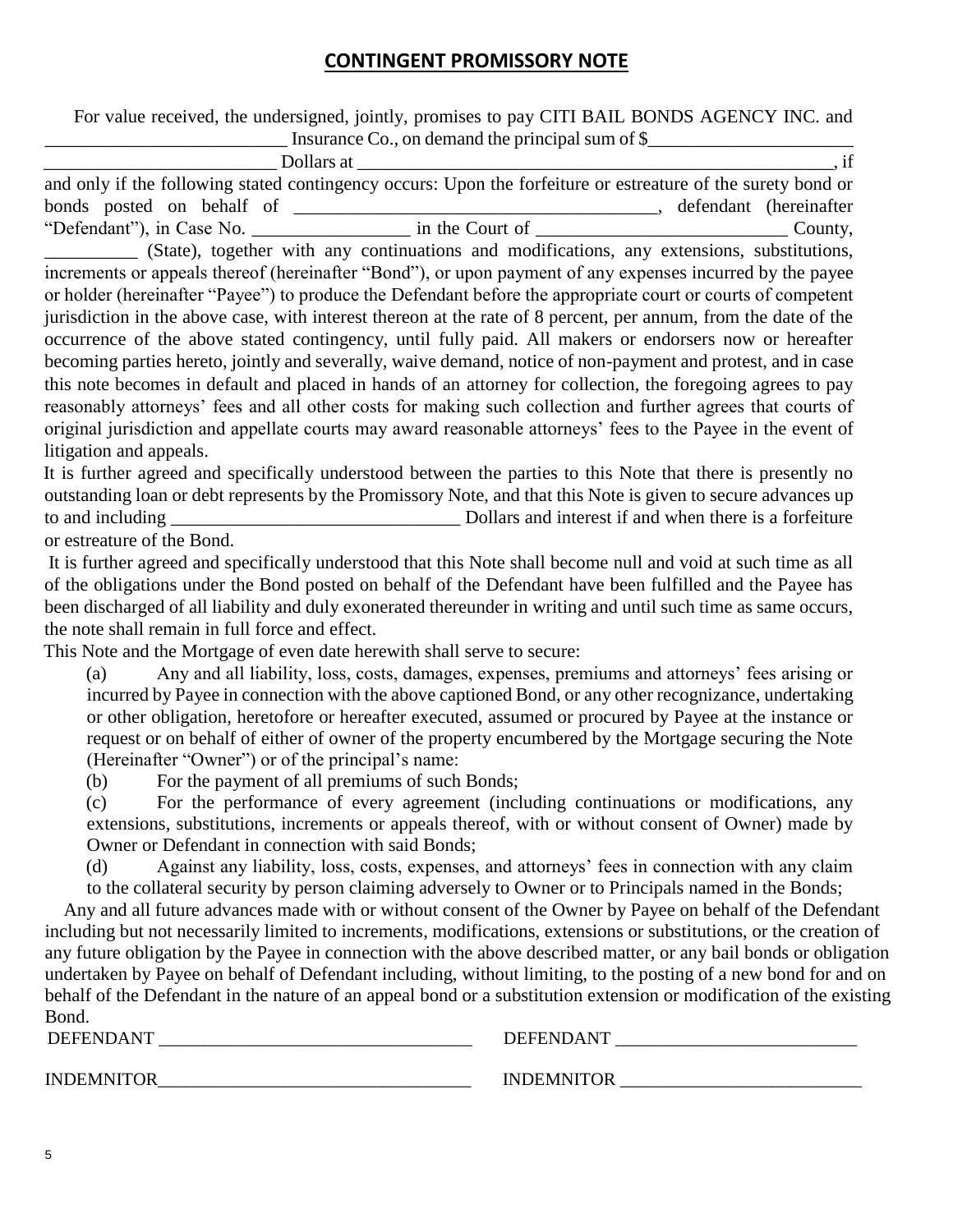### **CITI BAIL BONDS AGENCY, INC.**

### **Financial Casualty & Surety, Inc (Ins. Co.)**

104 Franklin Street Watertown, NY 13601 Ph. 315-681-6332, eFax 774-430-7647

### **FUGITIVE FEE AGREEMENT**

Defendant Name: \_\_\_\_\_\_\_\_\_\_\_\_\_\_\_\_\_\_\_\_\_\_\_\_\_\_\_\_\_\_\_\_\_

Bond Amount: \_\_\_\_\_\_\_\_\_\_\_\_\_\_\_\_\_ Power No: \_\_\_\_\_\_\_\_\_\_\_\_\_\_\_\_\_\_\_\_\_\_

Citi Bail Bonds Agency INC may charge a fugitive fee which is:

1. The greater of \$1,500 or 10 percent of the amount of the bail bond for a fugitive fee who is either apprehended or located while in custody within the State of Jurisdiction: or

2. The greater of \$1,500 or 20 percent of the amount of the bail bond for a fugitive who is either apprehended or located while in custody outside the State of Jurisdiction.

3. I/WE agree CBBAI in event of a missed court appearance may use whatever tracking technology, is available and understand all parties may be tracked using wireless, social media, and or email and IP ADRESSES

Notwithstanding any computation to the contrary made pursuant to the above, in no event shall an indemnitor's obligation to pay a fugitive fee exceed 110 percent of the face amount of the bail bond.

Citi Bail Bonds Agency INC

 $\mathsf{By}$ 

 Charles K. Bansah, Licensed Bondsman \_\_\_\_\_\_\_\_\_\_\_\_\_\_\_\_\_\_\_\_\_\_\_\_\_\_\_\_\_\_\_\_\_

\_\_\_\_\_\_\_\_\_\_\_\_\_\_\_\_\_\_\_\_\_\_\_\_\_\_\_\_\_\_\_\_\_\_

\_\_\_\_\_\_\_\_\_\_\_\_\_\_\_\_\_\_\_\_\_\_\_\_\_\_\_\_\_\_\_\_\_\_

\_\_\_\_\_\_\_\_\_\_\_\_\_\_\_\_\_\_\_\_\_\_\_\_\_\_\_\_\_\_\_\_\_\_

 $\frac{1}{2}$  ,  $\frac{1}{2}$  ,  $\frac{1}{2}$  ,  $\frac{1}{2}$  ,  $\frac{1}{2}$  ,  $\frac{1}{2}$  ,  $\frac{1}{2}$  ,  $\frac{1}{2}$  ,  $\frac{1}{2}$  ,  $\frac{1}{2}$  ,  $\frac{1}{2}$  ,  $\frac{1}{2}$  ,  $\frac{1}{2}$  ,  $\frac{1}{2}$  ,  $\frac{1}{2}$  ,  $\frac{1}{2}$  ,  $\frac{1}{2}$  ,  $\frac{1}{2}$  ,  $\frac{1$ 

 $\overline{\phantom{a}}$  , and the contract of the contract of the contract of the contract of the contract of the contract of the contract of the contract of the contract of the contract of the contract of the contract of the contrac

Indemnitor's Signature

Indemnitor's Printed Name

Indemnitor's Signature

Indemnitor's Printed Name

Defendant's Signature

Defendant's Printed Name